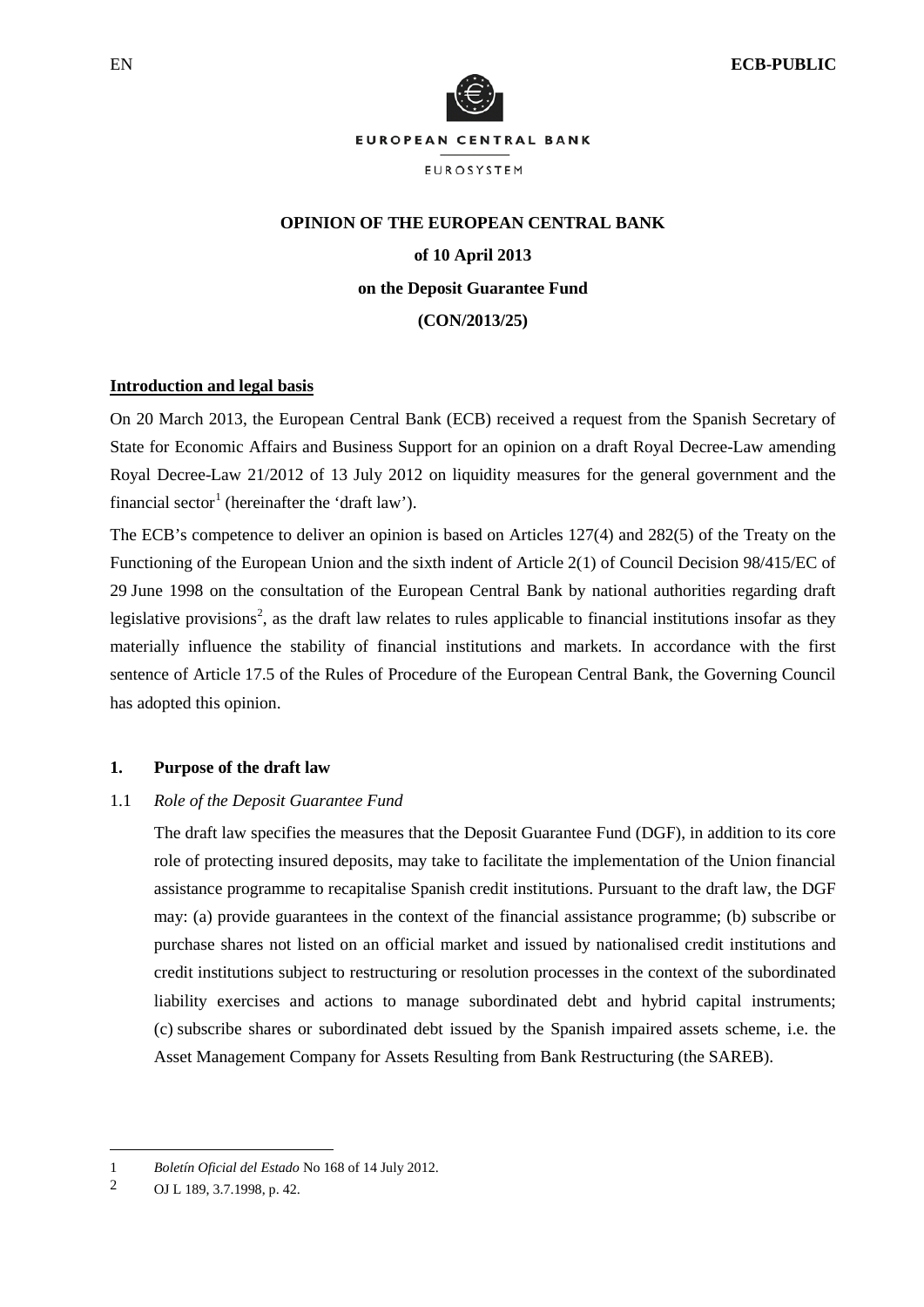#### **ECB-PUBLIC**

## 1.2 *Maximum cost to the DGF*

The cost of such measures must be less than the cost the DGF would have incurred if, at the beginning of the relevant restructuring or resolution process, it would have paid the amounts covered by it.

#### 1.3 *Extraordinary contribution to the DGF*

In order to bolster the assets of the DGF, the draft law provides that the annual contribution to be made by member institutions based on their deposits at 31 December 2012 be subject to an extraordinary, one-off increase of an additional 0.3 %, which will be paid in two instalments: two fifths of the total increase will be paid within 20 business days of 31 December 2013, while the remaining three fifths will be paid within a maximum period of seven years starting from 2014 and subject to a payment schedule to be adopted by the DGF's Steering Committee. Notwithstanding such payment schedule, the amount corresponding to the second instalment will be recorded as the DGF's assets on the date of payment of the first instalment.

#### 1.4 *Exemptions*

Regarding the first instalment, the DGF's Steering Committee may, by a favourable vote of two thirds of its members, decide: (a) to exempt member institutions which are nationalised or subject to a restructuring or resolution process from paying all of the first instalment; (b) to grant an exemption of up to 50 % of that instalment to member institutions with a calculation base not exceeding EUR 5 billion; (c) to grant an exemption of up to 30 % of the amounts invested by 31 December 2013 by member institutions in the subscription or purchase of shares or subordinated debt instruments issued by the SAREB. For each member institution, the total of the deductions provided for in points (b) and (c) may not exceed 90 % of the amount that the institution should have paid in accordance with the deposits held at 31 December 2012.

## **2. Compatibility with Union legislation**

2.1 The draft law specifies the financial support measures the DGF may take in addition to its core role of protecting insured deposits in line with Directive 94/19/EC of the European Parliament and of the Council of [3](#page-1-0)0 May 1994 on deposit-guarantee schemes<sup>3</sup>. As previously pointed out, the ECB supports rules which provide that the available financial means of deposit guarantee schemes may be used to finance resolution, as this allows for synergies between such schemes and resolution financing, but considers it of the utmost importance that this does not compromise in any way the core function of deposit guarantee schemes in protecting insured deposits<sup>[4](#page-1-1)</sup>. Furthermore, in seeking to achieve any of its statutory objectives, the DGF should choose the least costly measure. The

<span id="page-1-0"></span> <sup>3</sup> OJ L 135, 31.5.1994, p. 5. See the European Commission's proposal COM(2010) 368 final, which recasts Directive 94/19/EC.

<span id="page-1-1"></span><sup>4</sup> See paragraph 8.2 of ECB Opinion CON/2012/99 of 29 November 2012 on a proposal for a directive establishing a framework for recovery and resolution of credit institutions and investment firms. All ECB opinions are published on the ECB's website at www.ecb.europa.eu.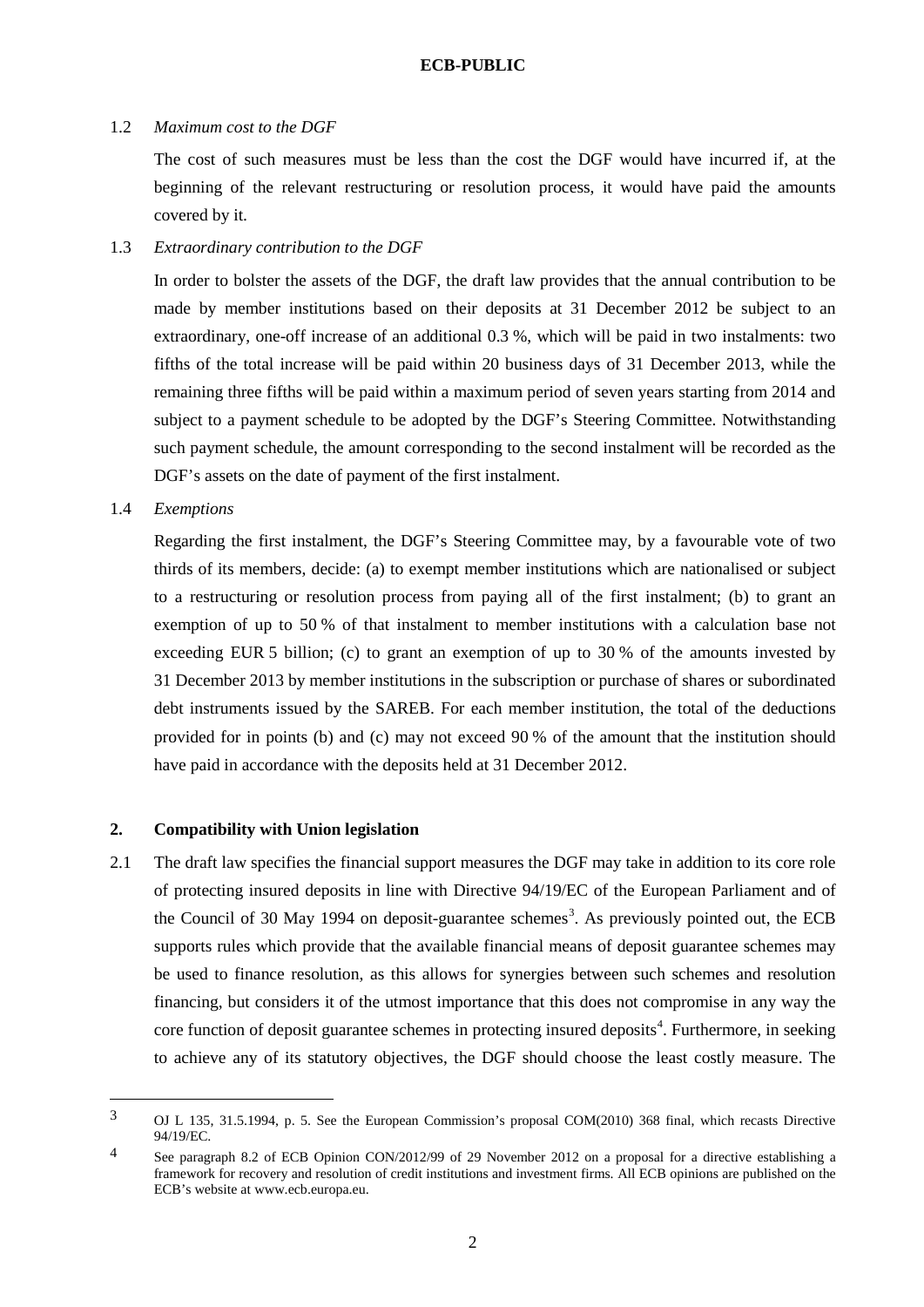## **ECB-PUBLIC**

ECB welcomes the rule requiring that costs of the DGF's involvement in restructuring should be lower than the costs of potential pay-outs of deposit guarantees and expects that this rule will be implemented in a transparent manner, allowing for verification of the compliance with this rule in practice.

- 2.2 To fulfil its core role of protecting insured deposits in the event of bank insolvency, the DGF needs to be able to rely on a highly liquid asset structure. The ECB views the envisaged purchase of equity shares in non-listed banks as conflicting with that prudential principle and would therefore caution against amending the investment rules applying to the DGF that allow such purchases. As the draft law is an amendment of the Fifth Additional Provision of RDL 21/2012, which specifically deals with the measures to be adopted in the context of the European financial assistance programme, the ECB understands that the envisaged purchases would take place in relation to the DGF's temporary involvement in the resolution of ailing banks. Moreover, the ECB points to the on-going review of Directive  $94/19/EC^5$  $94/19/EC^5$ , which may introduce rules concerning deposit-guarantee scheme investment policies. This may result in the need to amend in the future Royal Decree-Law 21/2012, in particular with regard to the categories of securities in which the DGF is allowed to invest.
- 2.3 The arrangements introduced by the draft law may need to be assessed from the perspective of State aid rules.

## **3. Compatibility with financial-sector policy conditionality framework**

3.1 The DGF's powers under the draft law need to respect the requirement under the Memorandum of Understanding on Financial-Sector Policy Conditionality<sup>[6](#page-2-1)</sup> (hereinafter the 'MoU') of minimising the taxpayer's burden. In this respect, the ECB understands that State resources will not be used to finance the DGF's new capabilities (see paragraph 1.3 above). The measures to be taken need to carefully weigh the benefits (i.e. the potential positive contribution to the value of the Fund for Orderly Bank Restructuring's shareholding in banks, as well as the mitigation of the potential risk of litigation by certain categories of creditors or shareholders of non-listed banks) against the costs, in particular the reduced tax revenue for the State resulting from lower financial results of the banks owing to the extraordinary contributions to the DGF. In addition, it should be assessed whether the DGF's limited funds would be best used for the benefit of retail investors or instead for other financial stability purposes, such as replenishing the DGF and thereby reinforcing market confidence in its ability to carry out its core role. Finally, due consideration needs to be given to the alternative that banks could rebuild their capital buffers instead of contributing funds to the DGS.

<span id="page-2-0"></span> $5$  See COM(2010) 368 final.

<span id="page-2-1"></span><sup>6</sup> Available on the Commission's website at www.ec.europa.eu.